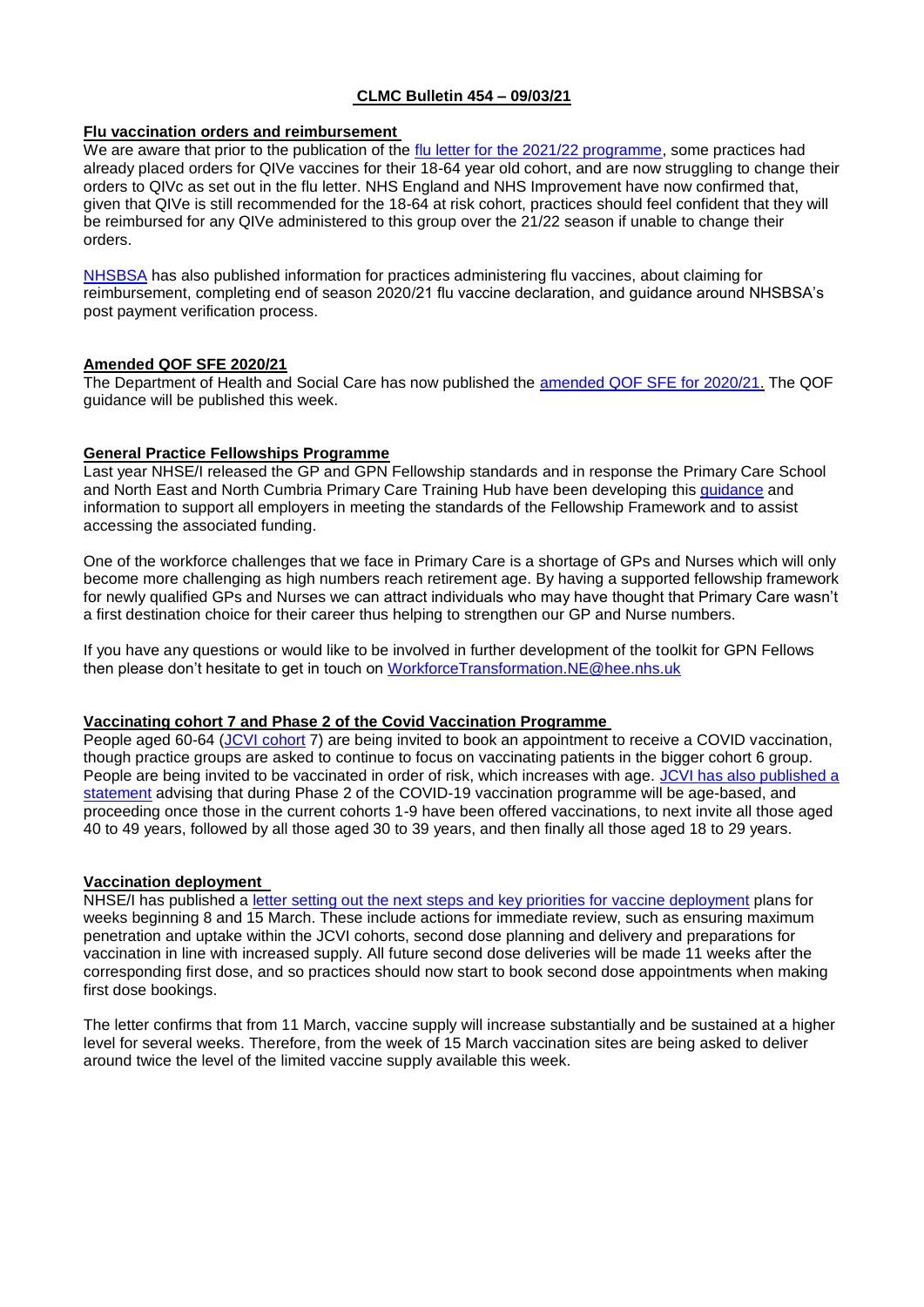# **Improving social staff vaccination rates**

NHSE/I has also published a [letter](https://www.england.nhs.uk/coronavirus/publication/improving-social-care-staff-vaccination-rates-in-care-homes-for-older-people/) about improving social care staff vaccination rates and completion of outstanding first dose vaccinations in older adult care, which asks care providers to work with local partners to ensure social care staff vaccination rates increase further. The letter confirms that the £10 supplement in addition to the Item of Service fee for vaccinations administered to residents and/or staff in older adult care home settings has been extended beyond the end of January. This means that any first doses administered in February onwards will also attract the supplement, as will corresponding second doses.

### **NHS number and COVID vaccinations**

NHSE/I has sent a reminder to vaccination sites, that no patient, including NHS staff, require an NHS number or GP registration to receive a vaccination and should never be denied one on this basis, either in person when presenting for a vaccine, or through design of booking systems. Vaccination sites are being asked to ensure this is not the case within their organisation.

If a patient has not been issued with an NHS number, then providers should vaccinate now, record locally via a paper system and ensure that the vaccination event is recorded on Pinnacle at a later date. NHSE/I is working to agree a longer-term solution, but providers should not wait for this before vaccinating. Providers will be advised once a solution is in place so they can transfer the vaccination record on to Pinnacle and be paid for these vaccinations in the next payment period.

Read the GPC [guidance on the COVID-19 vaccination programme](https://www.bma.org.uk/advice-and-support/covid-19/gp-practices/covid-19-vaccination-programme) which includes information about what is expected of practices and the support available to enable practices to prioritise vaccine delivery.

### **Vaccine dose data**

We have celebrated another milestone - over [20 million people in the UK](https://coronavirus.data.gov.uk/details/vaccinations) have received their first dose of the COVID-19 vaccine, and the latest [data report](https://www.england.nhs.uk/statistics/statistical-work-areas/covid-19-vaccinations/) shows that as of 5 March nearly 19 million doses have been given in England.

# **Health Secretary's message of thanks to GPs on pandemic effort**

The Secretary of State for Health and Social Care, Matt Hancock MP, has again [expressed his thanks to all](https://r1.dotdigital-pages.com/p/49LX-ECD/secretary-of-state-message-for-general-practice)  [those in general practice](https://r1.dotdigital-pages.com/p/49LX-ECD/secretary-of-state-message-for-general-practice) (via the RCGP website) who have been involved in the COVID vaccination programme and who have continued to deliver dedicated care throughout the pandemic.

# **Recruiting and maintaining your vaccination workforce**

The BMA, NHSE/I and the RCGP have developed this *Vaccination workforce top tips guide for use by practices, PCNs and LMCs*. This can be used in conjunction with the BMA's own online [guidance](https://www.clevelandlmc.org.uk/website/IGP367/files/vaccine.pdf) for [former](https://www.bma.org.uk/advice-and-support/covid-19/vaccines/covid-19-vaccination-programme-extra-workforce)  [NHS doctors willing to support the vaccination workforce](https://www.bma.org.uk/advice-and-support/covid-19/vaccines/covid-19-vaccination-programme-extra-workforce) and [recruiting retired and former NHS doctors back](https://www.bma.org.uk/advice-and-support/covid-19/returning-to-the-nhs-or-starting-a-new-role/covid-19-retired-doctors-returning-to-work)  [into fully licenced clinical practice.](https://www.bma.org.uk/advice-and-support/covid-19/returning-to-the-nhs-or-starting-a-new-role/covid-19-retired-doctors-returning-to-work)

Please note that, although there are national initiatives to [bring back staff](https://www.england.nhs.uk/coronavirus/returning-clinicians/) (NHS England and Improvement) and recruit [the vaccination programme workforce](https://vaccine-jobs.nhsp.uk/index.html) (NHS Professionals), willing former NHS GPs and doctors of any age can also approach local practices / PCNs / LMCs directly to offer their services. This can either be as fully licensed doctors, which requires going through the formal return to practise process, or as registered healthcare practitioners or clinical supervisors in the vaccination workforce. For any questions, queries or concerns about bringing staff back into the workforce, please do [contact the BMA](https://www.bma.org.uk/advice-and-support/covid-19/vaccines/covid-19-vaccination-programme-extra-workforce) for advice and support in undertaking recruitment or overcoming any issues you may encounter.

# **Government budget 2021**

The Chancellor Rishi Sunak gave his budget speech on 3 March. It was disappointing that no significant funding announcements for the NHS were made. This was a missed opportunity to announce extra support for the NHS and its workforce in this difficult time. [Read the BMA briefing](https://www.bma.org.uk/advice-and-support/nhs-delivery-and-workforce/funding/budget-2021-what-you-need-to-know) and analysis on key announcements.

The Chancellor also outlined the freezing of the lifetime allowance for pensions – in a move that will disproportionately affect doctors. This comes as a new BMA survey, responded to by more than 7,000 doctors, reveals that 72% of doctors would be likely to leave the NHS earlier and 61% would be likely to work fewer hours or part-time if the freezing of the lifetime allowance was put in place. Read more [here](https://www.bma.org.uk/bma-media-centre/freeze-on-pension-lifetime-allowance-would-have-serious-impact-on-medical-workforce-warns-bma)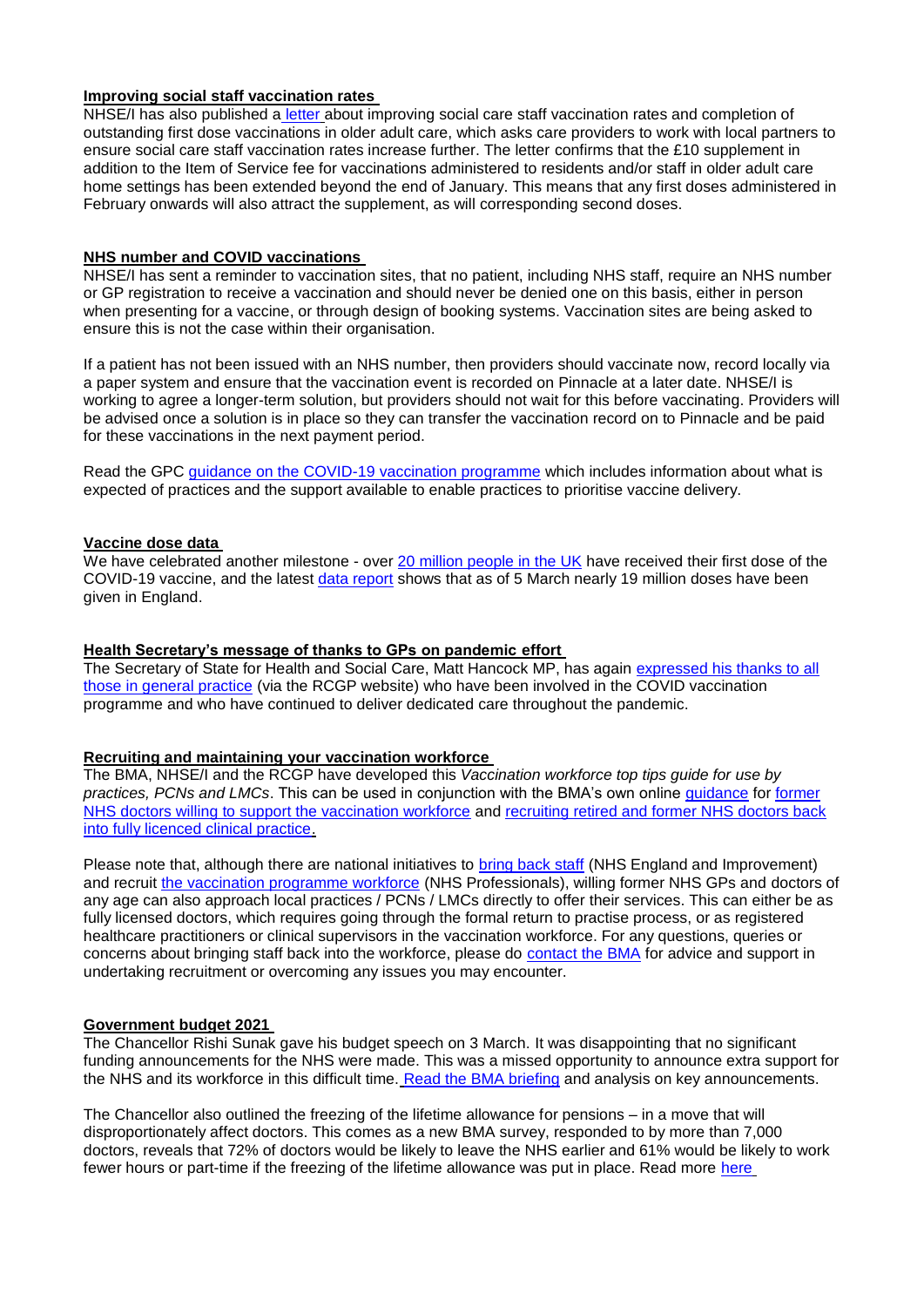# **Letter to Chancellor about funding in general practice**

This GPC/RCGP [joint letter](https://www.clevelandlmc.org.uk/website/IGP367/files/rcgp.pdf) to the Chancellor, highlights that the funding currently available is spread very thinly and urged the Government to use the Budget to invest in general practice. The letter also states: "While vaccination of the first nine priority cohorts is not expected to be completed until at least Easter and the Government's aim is now to vaccinate every adult over the age of 18 by the end of July, the clinical director funding and the £150 million/£30m per month Covid Capacity Fund are currently only available up to the end of March, and are spread very thinly for multiple purposes."

#### **Government evidence to DDRB**

The Government and Department of Health and Social Care has published their [evidence to the DDRB,](https://www.gov.uk/government/publications/dhsc-evidence-for-the-ddrb-pay-round-2021-to-2022) which suggests a pay uplift of 1% for those within the remit. Responding to this, the Chair of Council, Dr Chaand Nagpaul said, "This is a total dereliction of the Government's moral duty and obligation to a workforce that is keeping the NHS on its feet and patients alive." The full statement can be read [here.](https://www.bma.org.uk/bma-media-centre/bma-accuses-government-of-dereliction-of-duty-over-recommendation-of-a-1-pay-rise-for-doctors)

The BMA has already submitted its evidence to the DDRB, including for UK salaried GPs, all GPs in NI, Scotland and Wales. GPC have not made a submission for GP partners in England as there is already a practice funding agreement in place for England which enables a pay uplift of 2.1%.

### **Contract webinar 2021/22 recordings**

The recordings of the recent GP contract 2021/22 update webinars are now available on the [BMA website,](https://www.bma.org.uk/pay-and-contracts/contracts/gp-contract/gp-contract-england-202122) including question and answer sessions.

#### **Navigating the NHS Pension Scheme for Sessionals**

Navigating the NHS pension scheme can be hard. That is why the GPC Sessional Committee held a webinar on 1 February to guide GPs through the process and highlight the key things you need to know and do. You can now [watch the webinar](https://bma-mail.org.uk/JVX-79WJ8-IQJUOK-4DEAUM-1/c.aspx) to learn about Locum A and B forms, Type 2 forms, how to access PCSE, how to raise complaints and how to raise escalations amongst other key topics. They also provided practical advice to guide you through the process.

The webinar featured:

- a brief introduction from sessional GPs committee chair Ben Molyneux highlighting some of the key pieces of work we are undertaking on behalf of sessional GPs
- a presentation from sessional GPs committee deputy chair Krishan Aggarwal on the NHS Pension Scheme for sessional GPs
- $A \Omega$

#### **New to Partnership Payment - Physician Associates**

As of 1 March, the [New to Partnership Payment Scheme](https://www.england.nhs.uk/gp/the-best-place-to-work/new-to-partnership-payment-scheme/) has been expanded to include Physician Associates. Although there is currently a delay in launching the regulation of this profession, the additional scheme criteria in place is that for those on the [Physician Associate Voluntary Register](https://www.fparcp.co.uk/pamvr/) at the time of application, registration with their professional body will be required at a later date once this is in place. In line with the current eligible professions, applications to the scheme can be made via the [online portal.](https://www.primarycareworkforce.nhs.uk/)

The [guidance](https://www.england.nhs.uk/publication/new-to-partnership-payment-scheme-application-documents/) has been updated, and more information including FAQs is available on the **Future NHS** [platform \(GP career support hub\).](https://future.nhs.uk/system/login?nextURL=%2Fconnect%2Eti%2FGPCS%2Fview%3FobjectID%3D24870064)

This addition brings this group of healthcare workers in to the scheme alongside others who are nationally regulated. However, we also believe that many practices want to and would benefit from making their practice manager a partner in the practice and so GPC continue to push for practice managers to be involved in this scheme.

#### **Remote fit notes - please remember to sign them**

DWP has asked us to remind GPs that as per previously agreed guidance they will accept fit notes that are printed, signed, scanned and be mailed to patients. This advice has also been given to employers, who should also be accepting signed, scanned and emailed fit notes. However, DWP is receiving a significant number of unsigned fit notes which they cannot accept and this results in inconvenience for both patients and GPs. We would therefore remind GPs that fit notes must be signed.

Read more in the Service Provision section of the [COVID-19 toolkit for practices.](https://www.bma.org.uk/advice-and-support/covid-19/gp-practices/covid-19-toolkit-for-gps-and-gp-practices/service-provision?)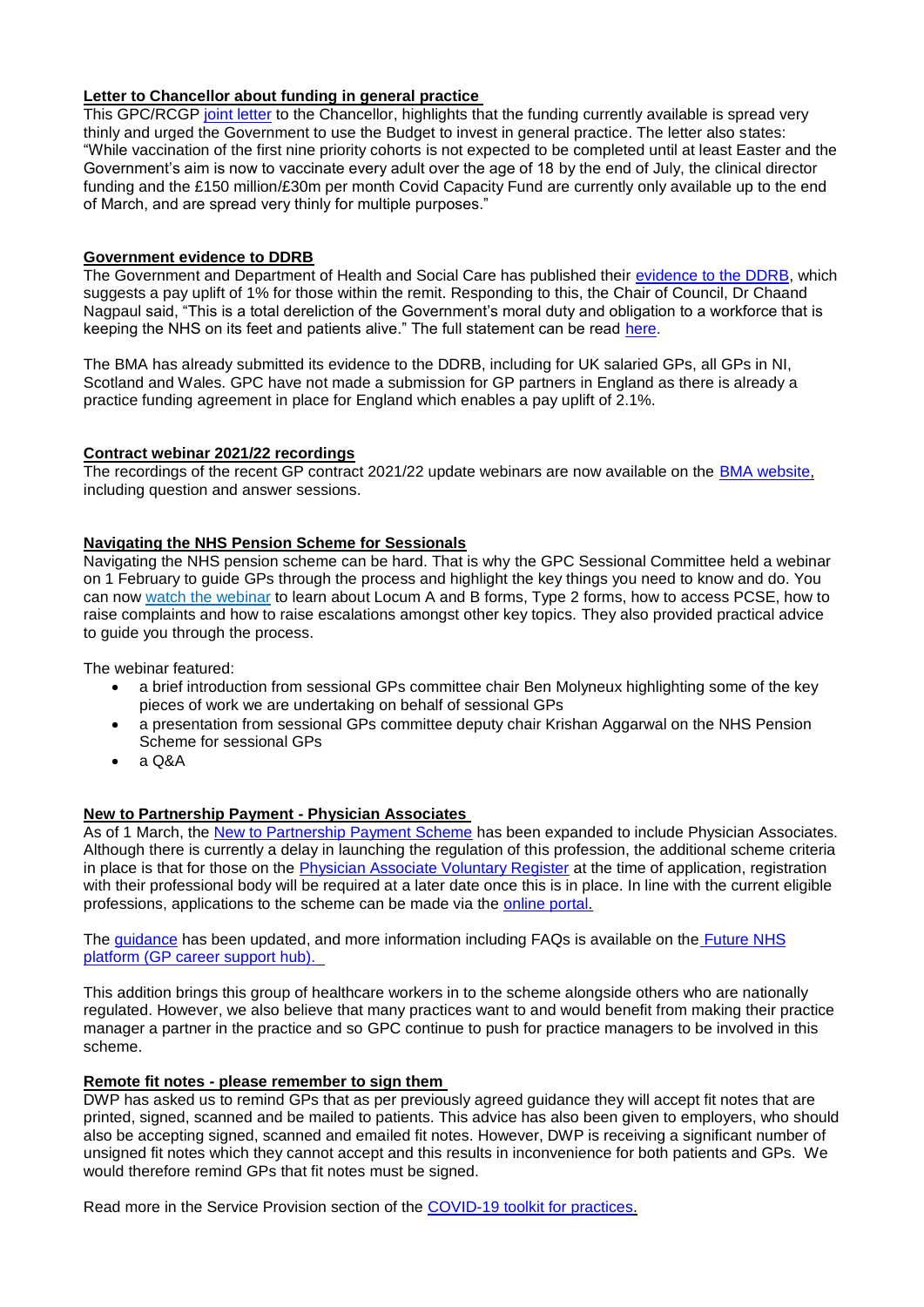### **BMA Member Webinar - Proposed NHS Reforms and potential impact for the North East**

All BMA members in the Region are invited to this important virtual meeting/webinar regarding NHS Reforms and potential impact in this Region 7 – 9pm on Tuesday 23 March (via Teams). The proposals cover changes to Clinical Commissioning Groups (CCG) and the Integrated Care System (ICS). The North East and North Cumbria is currently one Integrated Care System and so faces unique challenges.

A panel will cover various perspectives that will include:

- Sir James (Jim) Mackey, CEO Northumbria Healthcare NHS FT
- A Local Medical Committee/General Practitioners Committee representative
- Dr Richard Scott, CCG representative
- A regional representative from NHS England/ICS (confirmation awaited)

Each will give an outline and then the meeting will open to questions.

It would be helpful for advance planning if you could advise whether you intend to join. Please email Nikki Heron on [nheron@bma.org.uk](mailto:nheron@bma.org.uk)

*Microsoft Teams meeting Join on your computer or mobile app [Click here to join the meeting](https://teams.microsoft.com/l/meetup-join/19%3ameeting_MGQwYzQ3MTAtNTk2Zi00NTlmLWFiMTQtMDdiOTVlYTBhNTAy%40thread.v2/0?context=%7b%22Tid%22%3a%22bf448ebe-e65f-40e6-9e31-33fdaa412880%22%2c%22Oid%22%3a%221f42858d-1f5d-4e65-8d22-45d9763a2d0f%22%7d) Or call in (audio only) [+44 20 3787 4277,,387482589#](tel:+442037874277,,387482589) United Kingdom, London Phone Conference ID: 387 482 589#*

# **Senior female GPs Leadership webinar**

In celebration of International Women's Day on Monday 8 March, GPC are pleased to present senior female GP leaders, talking about their leadership and career journeys, in a [webinar to be held 7–](https://www.bma.org.uk/events/inspiring-the-female-gp-leaders-of-tomorrow-webinar) 8.30pm on [Thursday 25 March.](https://www.bma.org.uk/events/inspiring-the-female-gp-leaders-of-tomorrow-webinar)

A lack of females in senior medical leadership positions is recognised as one of the underlying factors contributing to the gender pay gap, and this latest webinar forms part of a series of work from the GPC education, training and workforce policy group.

There will be advice, insights and inspirational stories shared to help guide and motivate the future leaders of tomorrow of all genders, as well as an opportunity to submit questions as part of the Q&A panel discussion. Speakers include:

Dr Samira Anane (GPC Education, Training & Workforce Policy Lead)

Dr Nikki Kanani (Medical Director for Primary Care, NHS England and NHS Improvement)

Dr Helena McKeown (Chair of the Representative Body of the BMA)

Dr Farah Jameel (GPC England Executive Team, GPC Negotiator and Chair Camden LMC)

Dr Margaret Ikpoh (RCGP Council, Associate Director of Primary Care Hull Medical School)

Dr Katie Bramall-Stainer (CEO Cambridgeshire LMCs, BMA Deputy Chair UK LMC Conference, BMA Council member)

Click [here](https://attendee.gotowebinar.com/register/3839386165948189963) to sign up. Please submit advance questions to [Cscott@bma.org.uk](mailto:Cscott@bma.org.uk)

#### **GP Retention Scheme webinar**

You can now view a video of the recent GPC GP Retention Scheme webinar, where you will learn about how the GP Retention Scheme works for both employees and employers, and tackles some common misconceptions about the scheme. Access a recording of the webinar [here](https://www.bma.org.uk/advice-and-support/career-progression/gp-workforce-initiatives/gp-retention-scheme)